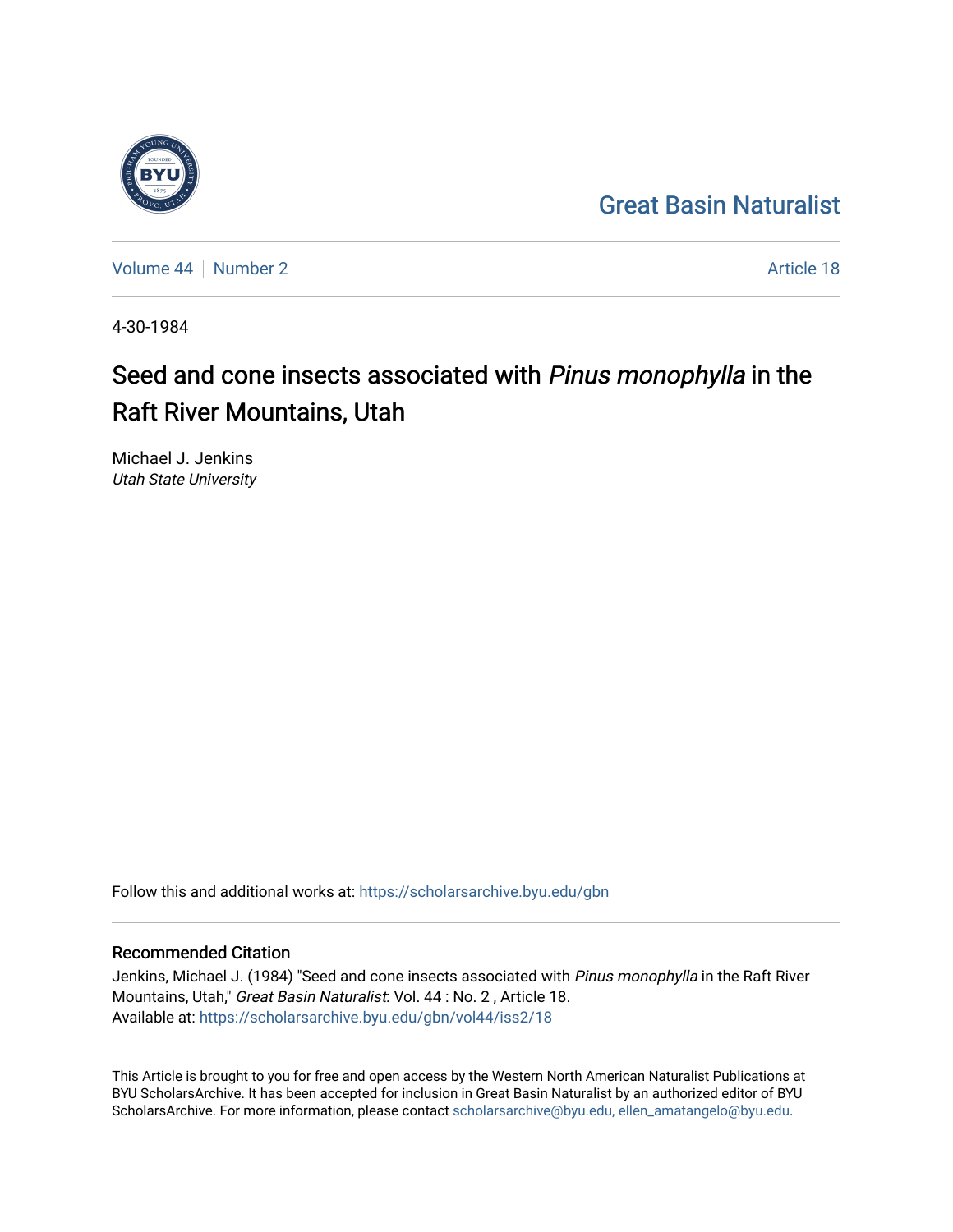#### SEED AND CONE INSECTS ASSOCIATED WITH PINUS MONOPHYLLA IN THE RAFT RIVER MOUNTAINS, UTAH

#### Michael J. Jenkins'

ABSTRACT.— Dissection and rearing studies of second-vear cones disclosed six species of insects associated with the seeds and cones of singleleaf pinvon pine dining the spring and snmmer of 1976. Those most commonly encountered were: Dioryctria sp. probably albovittella Hulst, Conoplithorus monophyllae Hopkins, and Pineus coloradensis Gillette. The three remaining species were of lesser importance. These included the gall midge, Asynapta sp., a minor cone pest and two parasites, one of C. monophyllae, Acerocephala atroviolacea Crawford, and an unidentified parasite of *Dioryctria*, of the family Ichneumonidae.

Dioryctria sp. probably albovittella was regarded as the major insect destroying cones and seeds of P. monophylla in this study. During the growing season it attained a maximum level of 29% infestation. Conophthorus monophyllae occurred less frequently in this study, but probably has <sup>a</sup> higher potential for destruction in years of poor cone crops or high cone beetle populations. Pineus coloradensis caused negligible damage to seeds and cones, but was encountered frequently. Early in the growing season it infested a maximum of 38% of the cones.

Insects are probably the most important biotic agents reducing fruit and seed production of trees and shrubs (USDA 1974). This study was conducted to determine those seed and cone insects attacking the cones of the singleleaf pinyon pine, Pinus monophylla Torrey & Fremont.

Singleleaf pinyon pine is a member of a group of closely related pines occupying vast acreages in the semiarid regions of the south western United States and Mexico (Critchfield and Little 1966). It can form pure, open forests, or, more commonly, grows in association with the Utah juniper, Juniperus osteosperma (Torrey) Little, in the characteristic pinyon-juniper woodland (Harlow, Harrar, and White 1979). Pinyon-juniper woodlands cover over 75,000 square miles of the southwestern United States (Lanner 1975), occupying more area in the Inter mountain Region than all other forest cover types combined (Cronquist et al. 1972).

Little commercial value has been placed on the pinyon pines for timber products, but the seeds of these pines have been harvested for centuries by American Indians as a valu able food supply (Lanner 1981). Various forms of wildlife depend upon pine nuts for survival, among them many birds and ro dents. In good seed years, Indians of the Southwest have collected and sold a million

dollars worth of pine nuts. Pinyon timber has also been used for fence posts, mine props, and fuel wood, and pinyons serve as excellent Christmas trees (Johnson 1970).

Since little value is placed on pinyon pines for timber products, there have been few studies describing the insects associated with them. This study was conducted to identify: the major seed and cone insects present on singleleaf pinyon pine, to determine their rel ative abundance, and to briefly describe their life cycles.

#### **METHODS**

#### Study Area

The study area was a 530-hectare single leaf pinyon-Utah juniper woodland in north western Utah's Raft River Mountains at an elevation of 1900 to 2300 m.

Quarter-hectare plots were used to deter mine the relative number of pinyon pines and junipers. There was an average of 178 pinyon pines and 72 junipers per hectare.

The understory vegetation consisted of big sagebrush, Artemisia tridentata Nutt., Opuntia cactus, and a variety of grasses and forbs. Toward the western boundary of the stand was an increase in curlleaf mountain mahogany, Cercocarpus ledifolius Nutt.

<sup>&#</sup>x27;Department of Forest Resources, Utah State University, Logan, Utah 84322.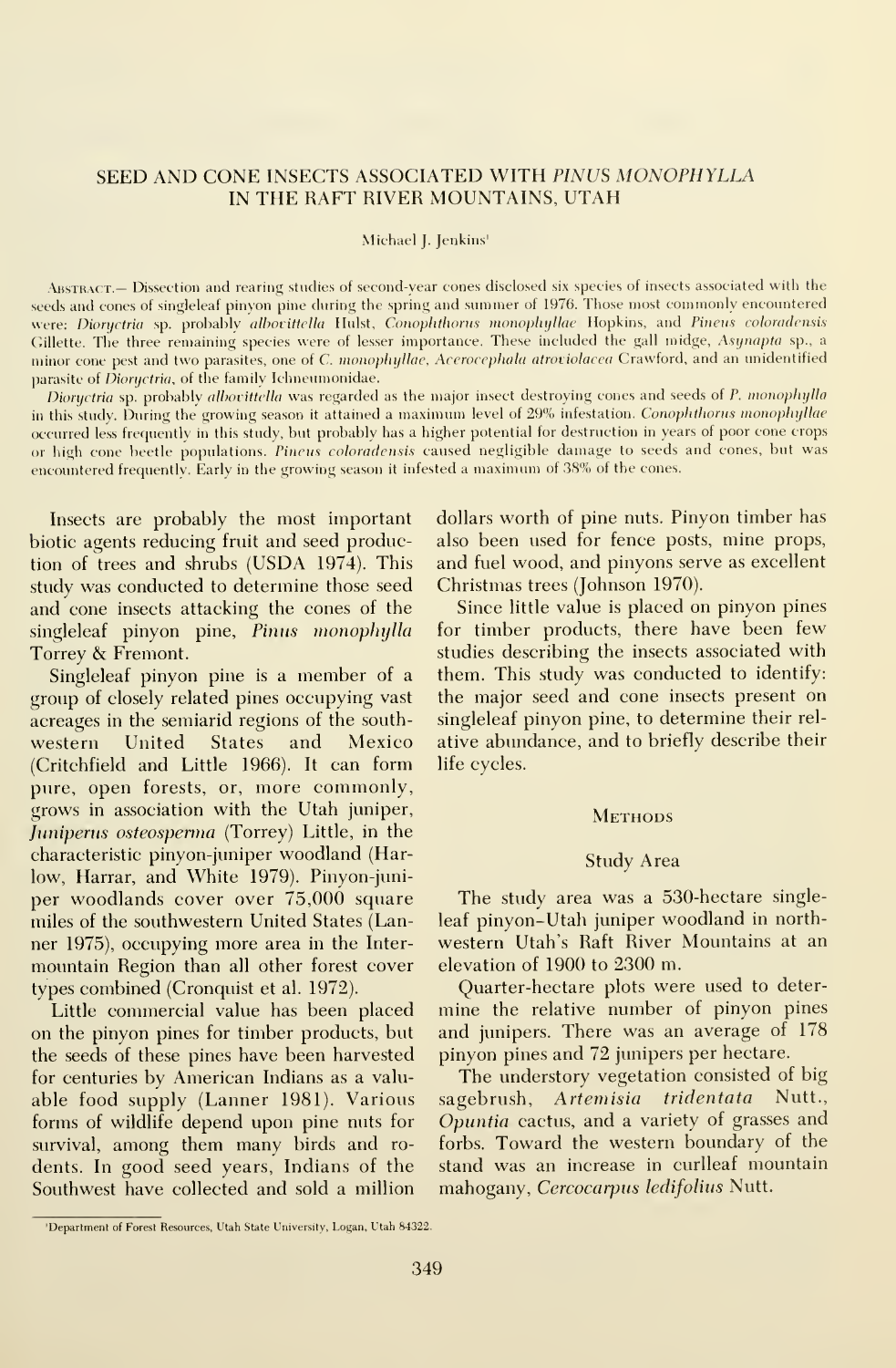#### Sampling

A permanent plot center was selected in <sup>a</sup> part of the stand found to be typical in terms of overstory density and composition.

Ten sampling dates were scheduled beginning in mid-April and continuing into October at two- to three-week intervals. The per manent plot center was used as a starting point for each collection. Prior to each col lection date, a direction was randomly se lected and traveled to collect the sample. Any tree falling partly or entirely on the line could be sampled. The restrictions to sampling were that not more than 10% of the sample could come from any one tree and that all cones collected came from unshaded branches of nearly average trees on average sites. Collections were made using a pole pnmer and consisted of 100 cones per collection date.

#### Analysis of the Sample

The sample was returned to the laboratory and cones were grouped based on the exterior appearance of insect damage. Cones showing no exterior evidence of insect activi ty were also grouped together. Half the cones in the sample were dissected using a cone cutter and the remainder were placed in rearing chambers. Immature insects dissected from cones were recorded and preserved in 70% EtOH for identification by specialists. Rearing of early samples was not attempted, as the small cones dried too rapidly.

Once cones reached sufficient size, emphasis was shifted from dissection to rearing, to obtain adult specimens for identification. Dissection of damaged and normal cones continued using a smaller number of cones to

characterize types of damage and to assess the number of individuals attacking a given cone.

Rearing began in July with collection number III. Cones were separated and grouped based on external damage, placed in containers covered with cheesecloth and left at room temperature (18-22 C) (Ebel 1959). Insect specimens collected from rearing chambers, whether adult or immature, were sent to specialists for identification.

#### **RESULTS**

The insect species collected and identified from seeds and cones of singleleaf pinyon are listed in Table 1. Following are discussions of the nature of the damage caused by each in sect and descriptions of their life histories.

#### Conophthorus monophyllae Hopkins (Coleoptera: Scolytidae)

Pine cones that dry and wither before they are half grown are said to be "blighted." The usual cause of blighting is pine cone beetle damage by the genus Conophthorus Hopk. (Keen 1958). Species in this genus were believed by Hopkins (1915) to be specific to a particular member of the genus Pinus. Conophthorus monophijUae is a unique species consistently associated with P. monophylla (Wood 1982: 984).

The range of C. monophyllae would be expected to correspond to that of P. monophylla, with the beetle being found wherever the singleleaf pinyon pine occurs. However, collection of C. monophyllae in the study area represented an extension of its known range by more than 200 miles (Wood 1982).

TABLE 1. Insects associated with seeds and cones of Pinus monophylla in the Raft River Mountains.

| Order              | Family                        | Scientific name                                                                         |  |  |  |  |
|--------------------|-------------------------------|-----------------------------------------------------------------------------------------|--|--|--|--|
| Coleoptera         | Scolytidae                    | Conophthorus monophyllae Hopkins                                                        |  |  |  |  |
| Lepidoptera        | Pyralidae                     | Dioryctria sp. probably alborittella Hulst<br>Dioryctria sp. probably abietella D. & S. |  |  |  |  |
| <b>Homoptera</b>   | Adelgidae                     | Pineus coloradensis Gillette                                                            |  |  |  |  |
| Diptera            | Cecidomyiidae                 | Asynapta sp. Loew                                                                       |  |  |  |  |
| <b>Hymenoptera</b> | Pteromalidae<br>Ichneumonidae | Acerocephala atroviolacea Crawford<br>One unidentified species                          |  |  |  |  |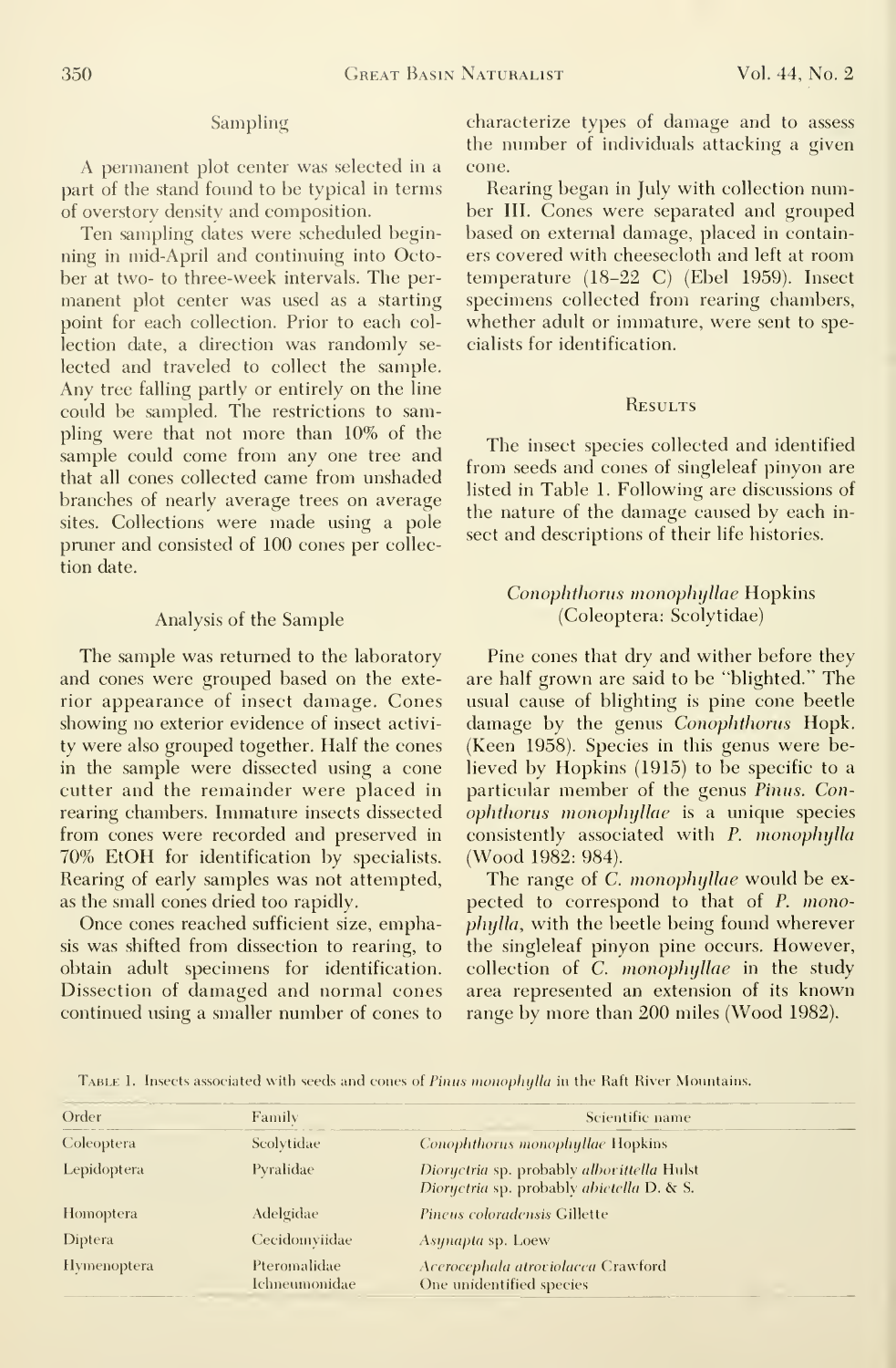

Fig. 1. Life history of C. monophyllae showing life cycle stages and their occurrence during the growing season. Adapted from Keen (1958) and field observations.

Life history. Mating occurs in late spring or early summer, and by early July the fe male beetle lays her eggs in the second-year cones. The cone iskilled by the attack of the adult beetle, as she bores a tunnel into the base of the cone and up its central axis, depositing eggs in niches to the sides of the tunnel. The egg niches and tunnel are packed with frass. The first larvae were observed within the cone by mid-July. The larvae feed on the seeds and cone scales, honeycombing the interior of the cone. Pupation occurs in mid- to late August with the adult emerging two to three weeks later. The newly emerged adults overwinter in the dead cone and feed on the drying tissue. They become dormant during the winter and emerge the following spring (Fig. 1). The exact date of emergence will vary with springtime temperatures. There is one generation per year.

Damage. Cones that were attacked by C. monophyllae the previous year were readily identifiable by the numerous emergence holes in the cone scales. Previously attacked cones may either remain on the tree or fall to the ground. Old injiuy was easily found in the study area, although specific counts were not attempted.

Cones that were attacked early in the current growing season were hard, brown, and wrinkled by the end of the season. The en-

trance hole made by the adult female was visible near the base of the cone, with very little resin or frass present around the hole.

Cones that were attacked later in the sea son opened prematurely and had an entrance hole near the base. The interior contained larvae, pupae, or adults. Larvae boring in nearly mature cones preferred the individual seeds and were most commonly encountered there with only one larva feeding in any giv en seed. They reduced the interior of the seed to strips of elongate frass and pupated within the cone. The adult emerged the fol lowing spring by way of <sup>a</sup> hole bored through the cone scale. During the study year, the number of cones attacked by Conophtliorus did not exceed 11% (Table 2, Fig. 2).

#### Dioryctria probably albovittella Hulst (Lepidoptera: Pyralidae)

Problems were encountered with the identification of the species of *Dioryctria* involved. A long series of larvae was identified by D. M. Weisman as probably being D. al bovittella Hulst. However, adults that were obtained from rearing chambers containing cones infested with Dioryctria sp. appeared to Weisman and D. C. Ferguson to be D. abietella D. & S. Weisman and Ferguson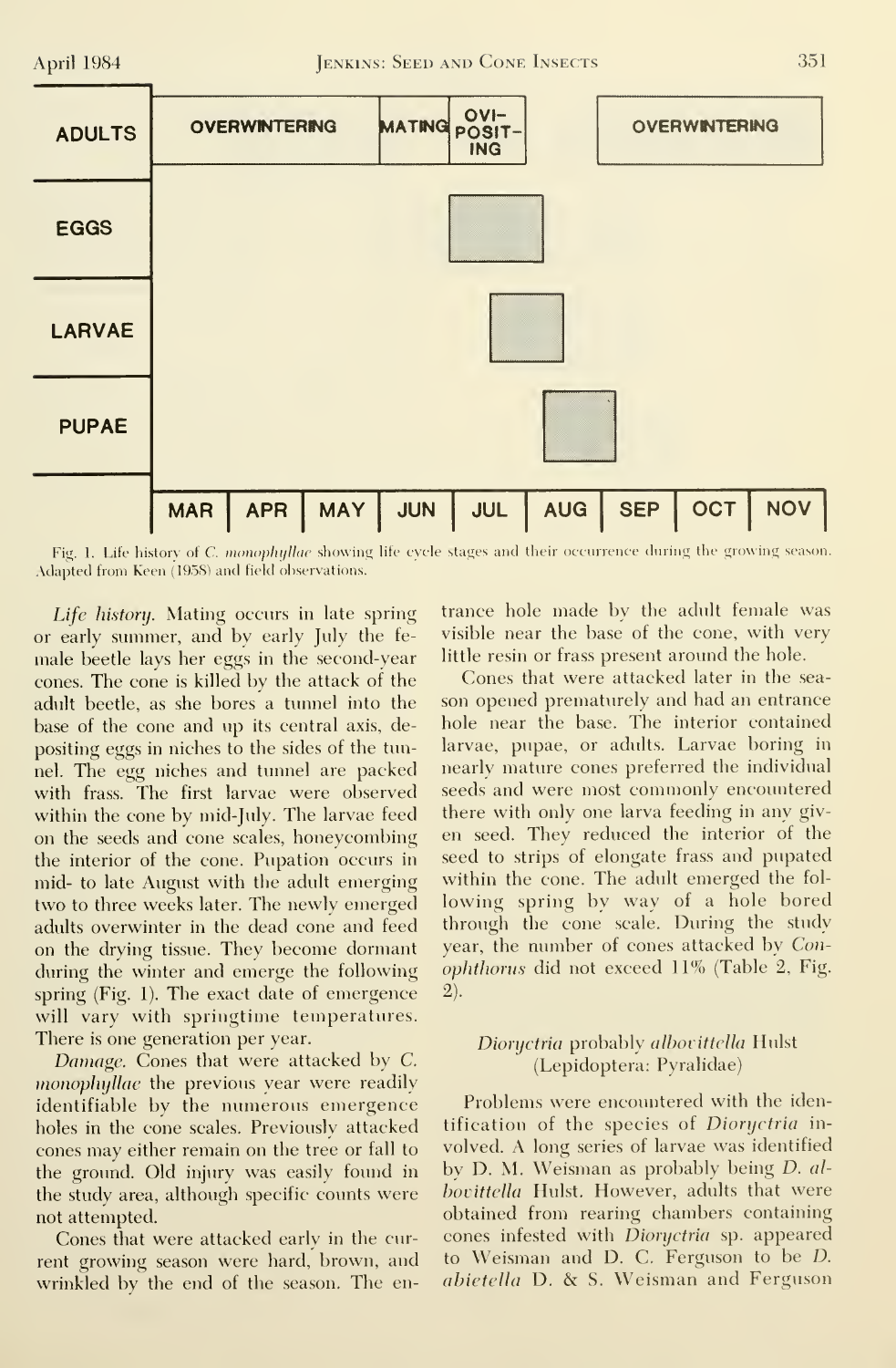

Fig. 2. Percentage of cones attacked by major insect species at various times during the study.

(pers. comm.) believed one of two possible situations existed: the first, and most likely, was a mixed population consisting of *D. albo*vittella and a few D. ahietella. If this was the case, it appeared that the rearing techniques used here might have selected for D. ahietella. The second possibility was that a new species was involved, which Weisman considered to be imlikely.

The caterpillars of this species of moth fed on the bracts, scales, and seeds of second-year cones, causing blighting, deformity, and sometimes death of the entire cone. Usually a variable percentage of seeds was destroyed and the remainder were unaffected. The activity of these caterpillars was easily identi-

fiable by a large hole in the cone's exterior covered by frass, webbing, and resin (Keen 1958).

Dioryctria alhovittella is specific to cones of P. monophylla and should be encountered throughout the range of the singleleaf pin yon. The first recorded rearing of *D. albovit*tella was from collections made near Topaz Lake, Nevada, in 1939 (Keen 1958). It has a wide host range, affecting a number of co niferous species.

Life history. This species overwinters as eggs laid by females on twigs. The eggs hatch in early spring, and larvae are active in the cones from June through September. Pupae form in sparsely lined pupal cells in July, August, and September. Adults emerge from the cones in August and September. Mating oc curs during this period and eggs are again de posited on twigs (Keen 1958; Fig. 3).

Damage. The first larvae were encountered in early July, burrowing in young sec ond-year cones. The activity was evident from a hole covered by frass, webbing, and resin in the exterior of the cone. The frass existed as large spheres, differing from that of C. monophyllae described earlier. The gallery within the cone was packed with frass and resin; the tissue immediately adjacent to the gallery dried and turned brown. The caterpillars fed without discrimination on scales and seeds, with only one caterpillar active within any given cone. Small cones attacked early in the season were totally destroyed, but larger cones attacked later showed only partial destruction and could bear some nor mal seeds and open some scales at maturity (Little 1944).

The first pupae were observed in late July in dry cones. It appeared that the larvae fed for a determinate length of time and then pu pated within the drying cone. Pupae and lar-

Table 2. Percentage of the 100-cone sample collected on each of the dates shown and attacked bv the three most mportant insect species. Data are shown for various collection dates in 1976. See also Figure 2.

| __<br>Species                                                                                                  | <b>COLLEGE AND COLLEGE AND VICE AND VEHICLE</b><br>the control of the control of the control of the control of the control of the control of<br>the property and the property of the con-<br>Collection date |                                                                                                                                                                                                                                      |                                                                                                                        |             |                                                                        |    |                                           |                                                                                                                       |                                                         |  |
|----------------------------------------------------------------------------------------------------------------|--------------------------------------------------------------------------------------------------------------------------------------------------------------------------------------------------------------|--------------------------------------------------------------------------------------------------------------------------------------------------------------------------------------------------------------------------------------|------------------------------------------------------------------------------------------------------------------------|-------------|------------------------------------------------------------------------|----|-------------------------------------------|-----------------------------------------------------------------------------------------------------------------------|---------------------------------------------------------|--|
|                                                                                                                | ADI<br>Iб                                                                                                                                                                                                    | the first state of the Property and Personal Property and the property<br>May                                                                                                                                                        | the contract of the contract of the contract of the contract of the contract of the contract of the contract of<br>lm  | $\mu$<br>20 | the world was send to experience that is a construction of<br>lul<br>h | Įш | Aug<br>. .                                | $Au\sigma$<br>23                                                                                                      | Sep<br>13                                               |  |
| the country and the country of the country and the country of the country of the country of<br>D. albovittella |                                                                                                                                                                                                              | <u> 1980 - 1980 - 1980 - 1980 - 1980 - 1980 - 1980 - 1980 - 1980 - 1980 - 1980 - 1980 - 1980 - 1980 - 1980 - 1980 - 1980 - 1980 - 1980 - 1980 - 1980 - 1980 - 1980 - 1980 - 1980 - 1980 - 1980 - 1980 - 1980 - 1980 - 1980 - 198</u> |                                                                                                                        |             | 20                                                                     | 5. | THE R. P. LEWIS CO., LANSING, MICH.<br>16 | the contract of the contract of the contract of the contract of the contract of the contract of the contract of<br>29 | the party and the party of the party of the party<br>13 |  |
| C. monophyllae                                                                                                 |                                                                                                                                                                                                              |                                                                                                                                                                                                                                      |                                                                                                                        |             |                                                                        |    |                                           | 10                                                                                                                    |                                                         |  |
| P. coloradensis                                                                                                |                                                                                                                                                                                                              | 16                                                                                                                                                                                                                                   | -38<br>the contract of the contract of the contract of the contract of the contract of the contract of the contract of |             | 25                                                                     |    | the property of the property of           | _____                                                                                                                 |                                                         |  |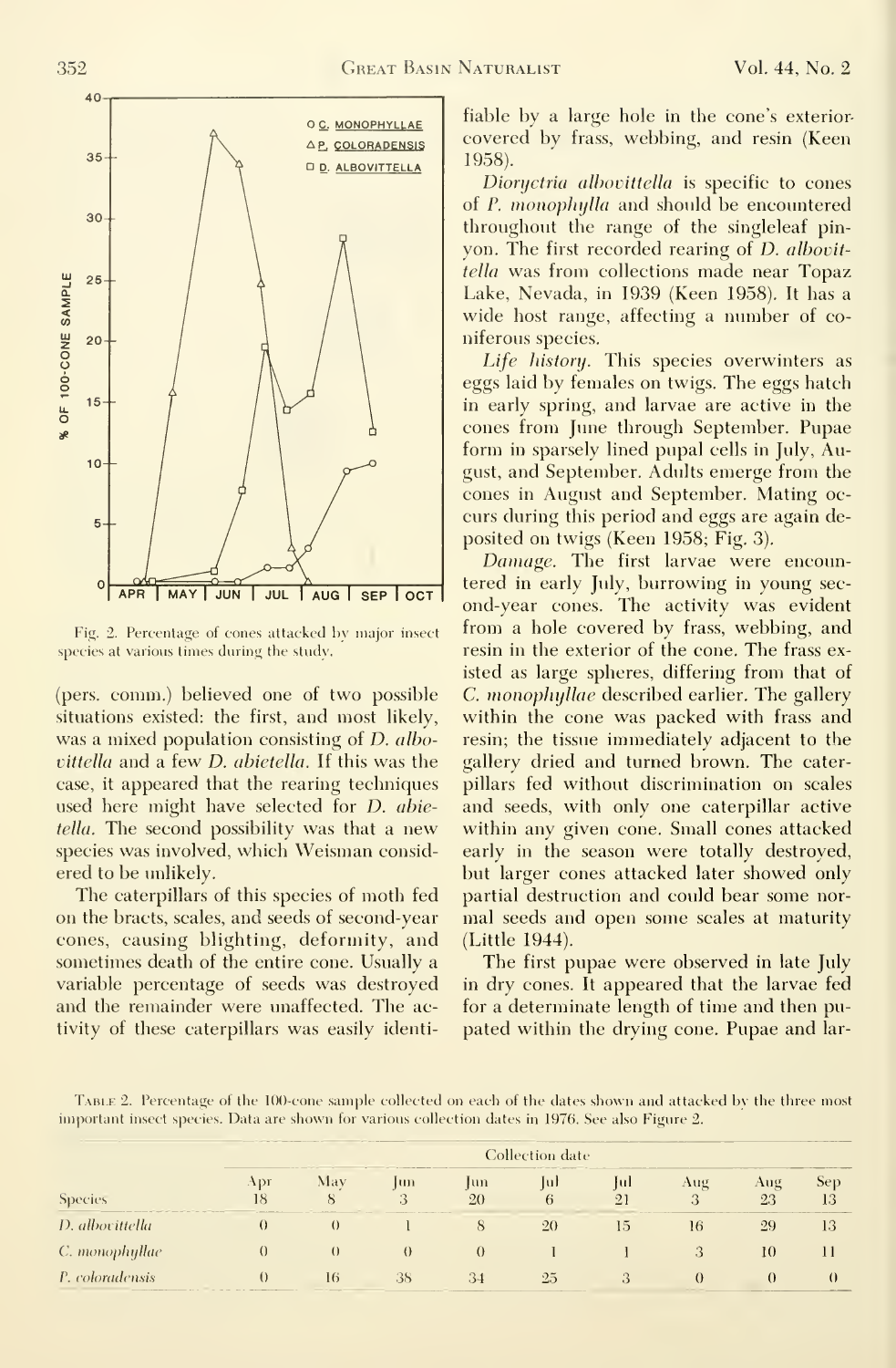

Fig. 3. Life history of *D. albovittella*. Adapted from Keen (1958) and field observations.

vae were collected until the latter part of August.

The percentage of cones attacked ranged from  $1\%$  on 3 June to  $29\%$  on 23 August. After this time, the incidence of attack dropped off (Figure 2; Table 2).

#### Pineus coloradensis Gillette (Homoptera: Phylloxeridae)

Species within the genus Pineus form dense mats of wax, often covered by mold, on twigs of ponderosa, Jeffrey, lodgepole, sugar, pinyon, white, and singleaf pinyon pines (Keen 1952). The damage caused by this genus is usually minor, although it can cause unsightliness on ornamentals. A species in the same subfamily, Adelges cooleyi Gillette, causes the familiar shoot tip gall seen locally and elsewhere on Picea pungens Engelm.

Description. This species is widely distributed throughout the western United States.

Life history. "Few groups of insects have the complexities of life cycle or the varieties of form which are exhibited by the members of the subfamily Adelginae (Annand 1928)." Two different species of conifers are necessary to complete the life cycle. For most members in the genus Pineus the primary host is *Picea* (Doane et al. 1936). However, for P. coloradensis no alternate host is known. Throughout much of the range of P. coloradensis, including the study area, spruces did not occur in large numbers and it is doubtful that the alternate host of this species was spruce. Either another as yet unidentified alternate host existed or the alate forms that migrate to this host failed to become established (Annand 1928).

Several generations, usually five, occur in the life cycle of *Pineus*. Four of the five generations are female only, produced parthenogenetically. Males are produced in the fifth generation (Doane et al. 1936).

Early in the summer, winged females emerged from the primary host and migrated to the secondary host, P. monophylla in this case. The first observation of P. coloradensis on the cones of P. monophylla was made on 8 May. The reddish females established themselves in the crevices between cone scales and secreted a waxy coating. Beneath this wax, the female laid eggs and the eggs hatched into nymphs that fed on the resins of the young cones. There was only one female beneath each wax mass, although many females could become established on a given cone. Thirty-eight percent of the cones in the sample taken on 3 June showed this activity (Table 2). This figure dropped off very rapidly during June and July, and no observations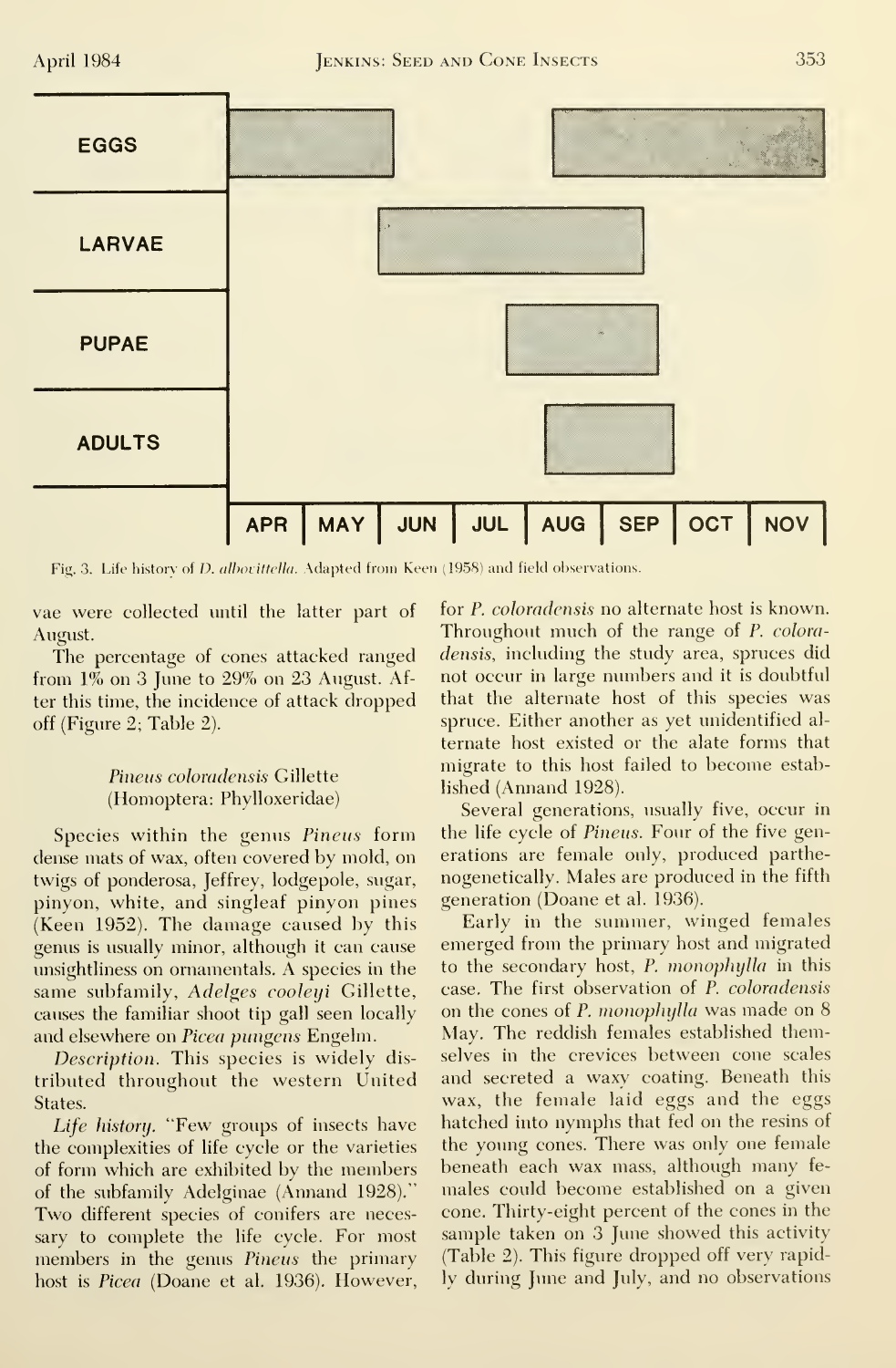were made of P. coloradensis after 21 July (Fig. 2). Development into alate adults and subsequent dispersion apparently occurred quite rapidly, resulting in this marked decrease in the insect population present on the cones.

Damage. The secretion of wax and ovipositing by females of P. coloradensis did no apparent damage to the cones of P. monophylla internally or externally. Observations made on cones displaying P. coloradensis showed subsequent normal development during the time the insect was present and after it dis persed. Adult females can lay up to 100 eggs, and it has been noted that the feeding activi ty of immatures on new growth can be harmful, especially to young trees, if the insect is present in abimdance (Doane et al. 1936). In the introduction to this section, it was noted that an imsightly condition on ornamentals can result from the presence of species in this and related genera.

Previous reports of this insect have re stricted its occurrence to needles and twigs. This study demonstrated that cones repre sented an important additional habitat.

#### Other Insects

Three additional insect species were obtained from the cone samples. One was a cone pest identified only to the genus Asynapta. The two remaining insects were parasites, one of *D. albovittella* and the other of C. monophyllae. The gall midge genus  $Asy$ napta (Diptera Cecidomyiidae) (USDA 1965) is capable of causing destruction of first-year cones (Felt 1935). First-year cones were not considered in this study, and Asynapta sp. was collected from a sample of second-year cones. The limited publications, isolated oc currence, and the fact that only inunatiues were obtained made it impossible to deter mine the life cycle or specific identification.

Two parasites were identified. One was an adult specimen of Acerocephala atroviolacea Crawford that develops on larvae and pupae of Scolytidae (Clausen 1940), in this case C. monophyllae. It has previously been reared from C. edidis-infested cones of P. edulis at Ute Pass, Colorado, and Las Vegas, New Mexico (Gahan 1946). The other parasite was a member of the Ichneumonidae, which are common parasites of caterpillars. The one reared out in this study was associated with Dioryctria sp., but its positive identification was not possible due to the previously dis cussed problems in identifying the Dioryctria sp. found in this study.

#### **Discussion**

Very few insect species have been described in association with P. monophylla. From the literature, three species have been listed as the most important pests of second year singleleaf pinyon pine cones. These are, according to Keen (1958), Conophthorus monophyllae, Dioryctria albovittella, and Eucosnia bohana. Little (1943, 1944) also emphasized the importance of the genera Conophthonis and Dioryctria on P. edulis. Keen and Little mentioned the activity of unidentified gall midges of the family Cecidomyiidae as having an impact on cone crops, especially on first-year cones.

In this study, D. probably albovittella and C. monophyllae were the most serious pests reducing seed production in P. monophylla. The adelgid, Pineus coloradensis, was of widespread occurrence, but caused little damage in the study area. The cecidomyiid of the genus Asynapta was encountered only once and was considered to be of minor importance. E. bobana was not collected in the study area.

Dioryctria probably alhovittella was widespread and regarded as the most damaging insect species attacking second-year cones of P. monophylla. The caterpillars were present and active in cones throughout much of the growing season, feeding without discrimination on all parts of the cone.

The singleleaf pinyon cone beetle, C. monophyllae, has a high potential for reducing seed production. Large numbers of offspring developed in and emerged from a single cone. In this study, no cone found to be at tacked by cone beetles contained any normal seeds. The incidence of attack in the study area, however, was low, though typical Conophthorus populations do increase during years of heavy cone production, then affect a large percentage of cones the following year (Forcella 1980). One significant outcome of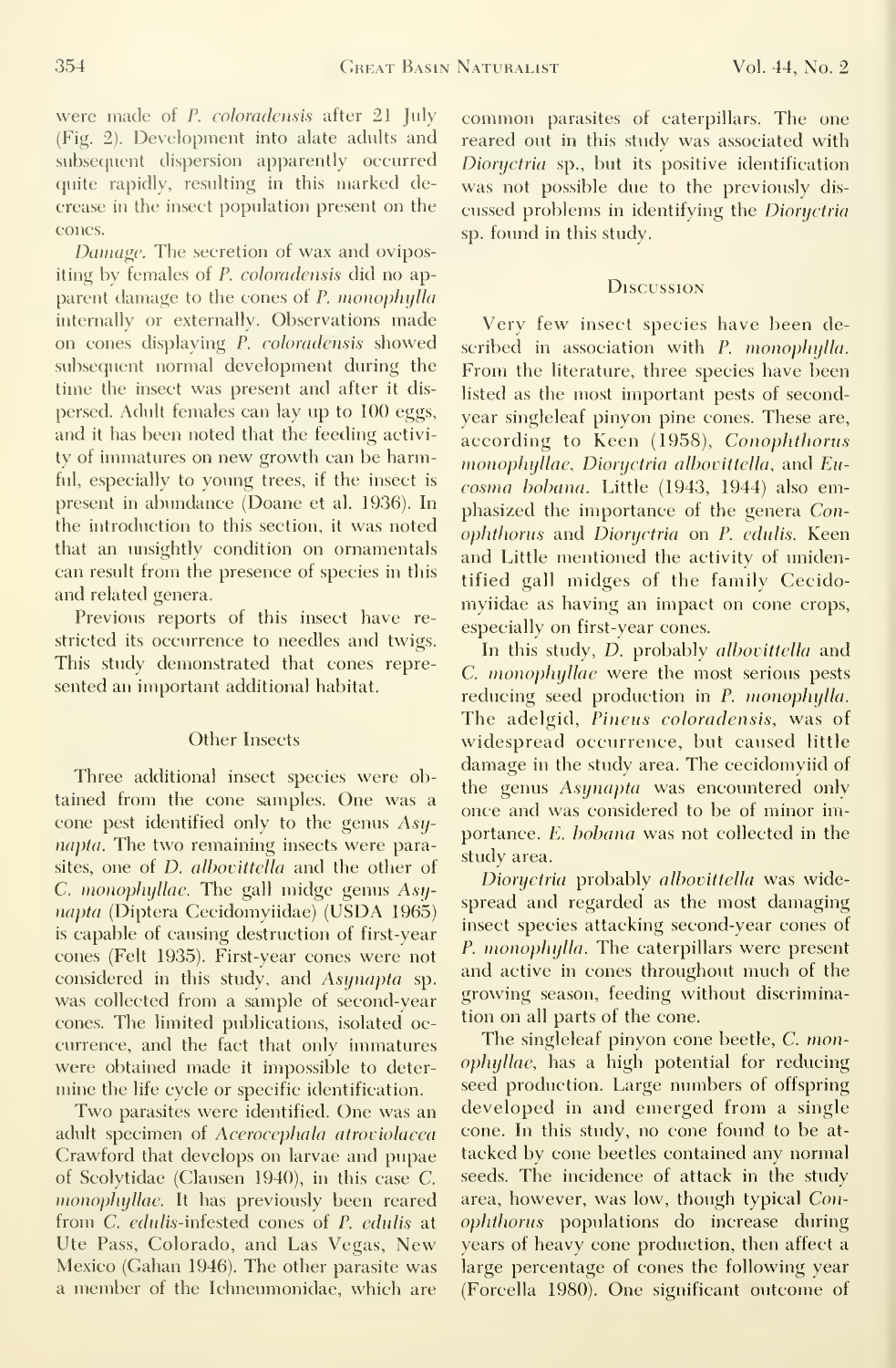

Fig. 4. Time of activity of various insect species during the growing season.

this study was the extension of the known range of *C. monophyllae* by 200 miles.

Pineus coloradensis is a species of minor economic importance. Its collection and identification in this study was of value be cause it represents the first recorded observation of this insect species on  $P$ . monophylla. In addition, P. coloradensis was not previously reported. Further research on this species in the study area would be valuable in determining the primary host and in obtaining a more thorough understanding of its complex life cycle.

Larvae of the gall midge, Asynapta sp., were encountered only once in this study. Keen and Little reported unidentified gall midges of the same family (Cecidomyiidae) as being the most important insects damaging first-year cones, but this study apparently represents the first report of Asynapta sp. in the western United States. Because no adults were obtained, identification to the species level was not possible.

Two parasitic insects were also contained in this study. A*cerocephala atroviolacea* was parasitic on C. monophyllae. The other parasite attacked *D. albovittella* and could be identified only to the family level. Neither was obtained in abundance and was not believed to be effective in reducing cone beetle

or cone worm populations during the year of the study.

There was some correlation between the time of attack by the major insect species and the seasonal history of the cone. Pineus colo radensis was most active on the cones during the early part of the season. At this time, the cones were producing the most resin for the adults and immatures to feed upon. D. albo vittella was active during the early and middle portion of the growing season, when the cones were growing rapidly and were very succulent. Caterpillars can feed on any of the cone tissues during this time. However, by late August, when the cones were reaching maturity, the occurrence of D. probably albovittella declined sharply. Conophthorus monophyllae preferred to feed on the individual seeds within a cone. It did not become active until the cone had matured to the point that individual seeds were evident (Fig. 4).

#### **ACKNOWLEDGMENTS**

The author thanks S. L. Wood of Brigham Young University and D. C. Ferguson, R. J. Gagne, E. E. Grissel, M. B. Stoegel, and D. M. Weisman of the USDA Agricultural Research Service, Entomology Research Division, Beltsville, Maryland, for their prompt